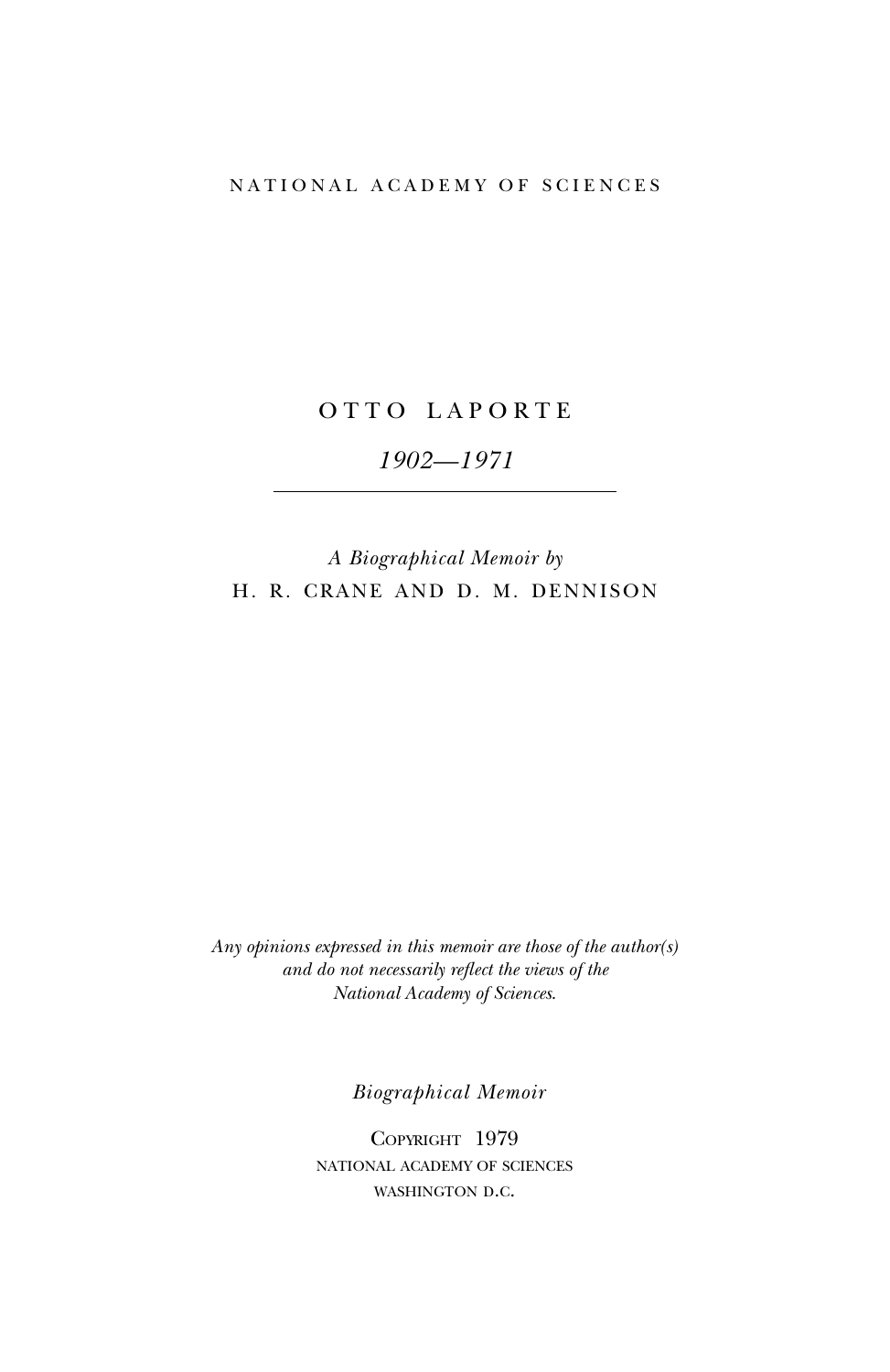

Otto Laporte.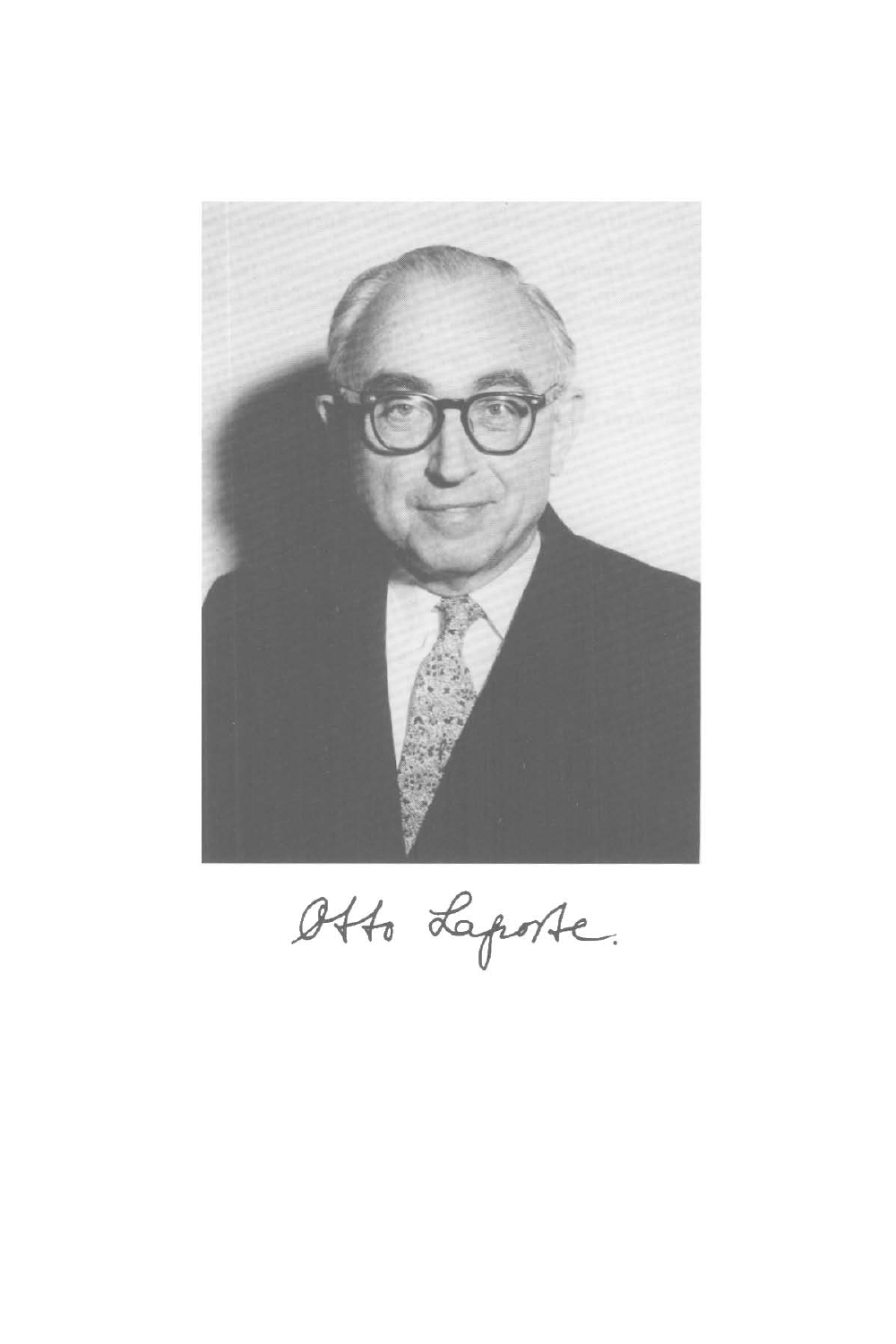## OTTO LAPORTE

## *July 23,1902-March 28,1971*

## BY H. R. CRANE AND D. M. DENNISON\*

O TTO LAPORTE was a member of the small group of brilliant young theoretical physicists who received their training during the middle 1920s under the guidance of Arnold Sommerfeld in Munich.

Otto Laporte was born in Mainz, Germany. His ancestral lineage came from French Huguenot families who fled from France to Switzerland during the period of intense religious persecution in the late seventeenth century. They were later allowed by Frederick the Great to move to Prussia, where they and their descendants became, for the most part, civil servants in the Prussian State. It appears that Otto was the first member of his family to devote himself to science or any other scholarly career. His father was a career officer in the Imperial German Army, and his specialty was heavy artillery. During the years before World War I, Colonel Laporte was successively stationed in the heavily fortified cities of Mainz, Cologne, and Metz, and it was in these cities that young Otto Laporte received his early schooling.

After the war broke out, the family was evacuated from Metz and returned to Mainz, where Otto's mother's family lived. They remained there for the duration. The first four years following that move—Otto's twelfth to sixteenth—were formative ones, and

<sup>\*</sup> Dr. Dennison died April 3,1976.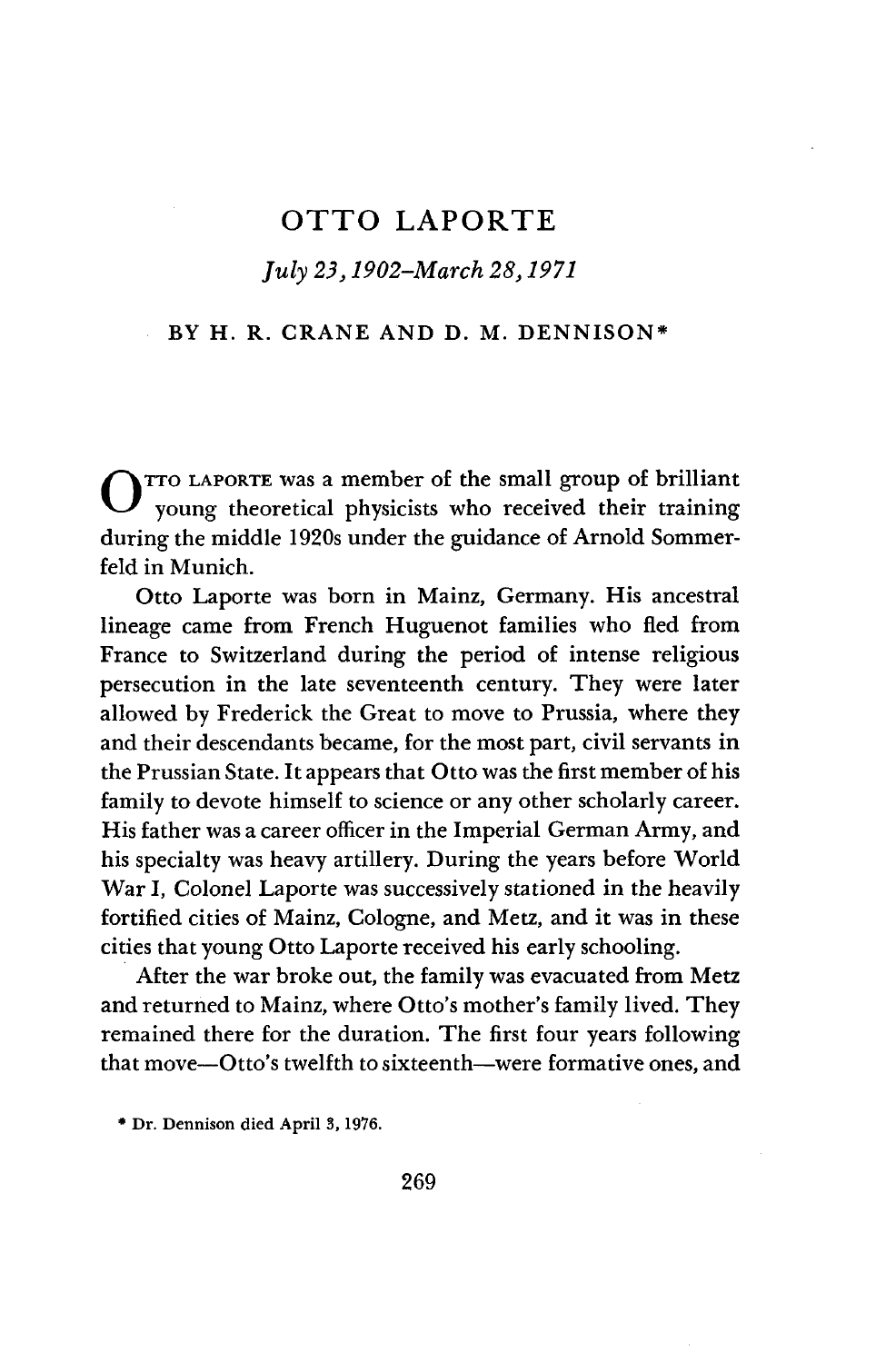his real interest in science became apparent. During that period he experimented extensively with optics and spectra, within the limitations of the meager materials that he could manage to come by in time of war. His father was able to get for him a glass prism from a periscope. Not satisfied with the dispersion of the glass prism, he proceeded to build a triangular cell of glass plates held together with glazier's putty and filled with carbon disulfide. When, in his words, "the carbon disulfide dissolved the putty, escaped and stank up our house terribly"\* the method had to be abandoned. For a light source he built a satisfactory electric arc. He also built a spark coil that worked and embarked on building a much larger one; however, as he recalled, the tedium of winding the secondary overcame him, and the project was dropped. Having received an electrostatic machine from the effects of a cousin who was killed in the war, he did experiments that amazed onlookers—for example, making his sister's hair stand on end.

It surely must have appeared from this early work that if Otto Laporte was to have a career in physics, it would be in the experimental rather than the theoretical direction. This idea would have been strengthened by the fact that he was at the same time having difficulties with mathematics and English in school. This, he said later, was because the courses involved only repetitious drill and endless numerical calculations requiring interpolation of five-place logarithm tables. Since failure in these subjects would have been a blot on the family honor, he was provided with extra tutoring. Anyone knowing Laporte later in his life would be hard put to understand these early difficulties, because a command of these two skills, mathematics and languages, would stand out in a most striking way.

Perhaps one may conclude that even a bad experience in school cannot completely suppress the abilities of a gifted student. At any rate, Otto Laporte was soon to come under the influence of excellent and inspiring teachers.

\* From a taped interview; see Acknowledgments.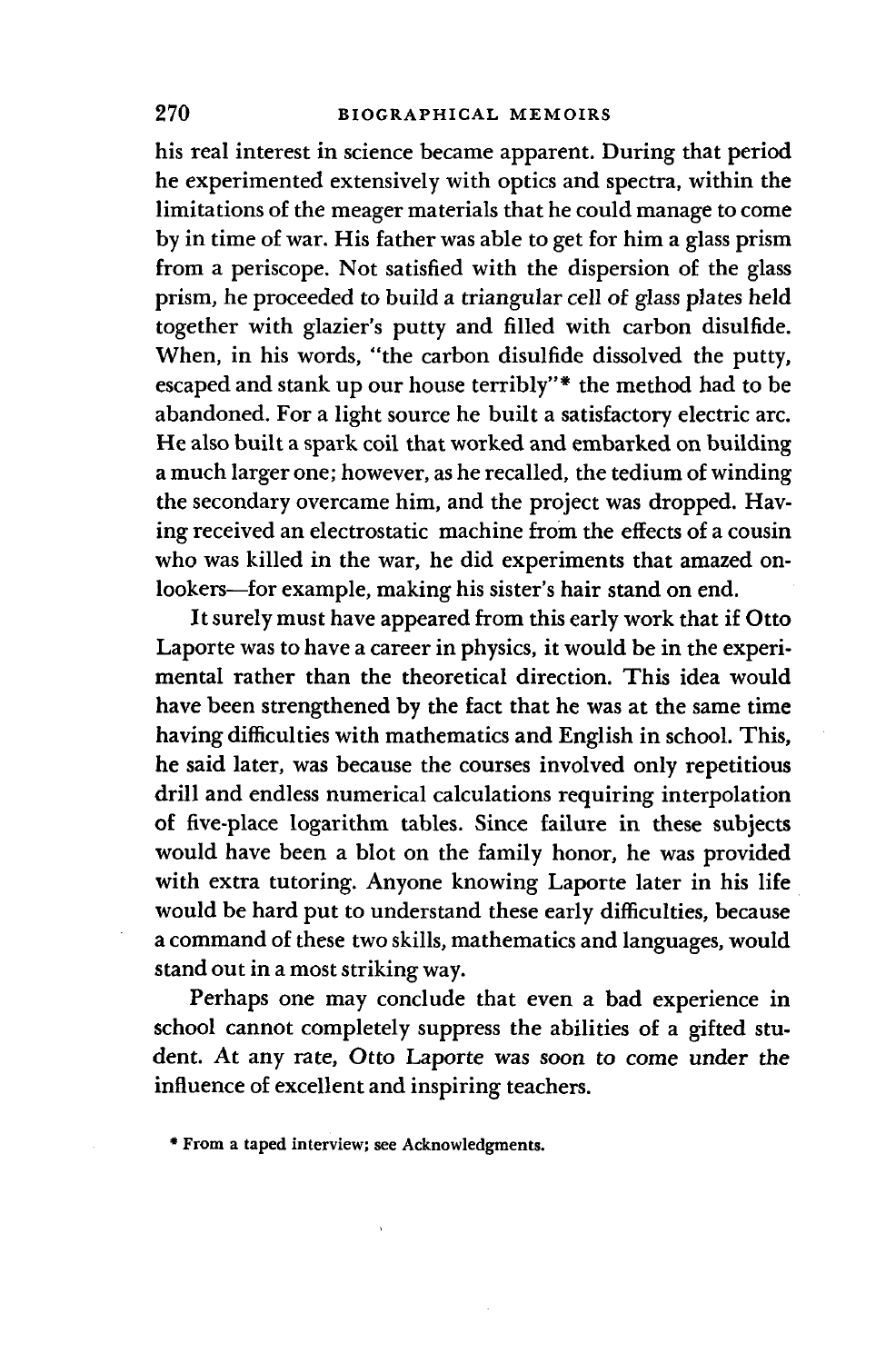The years immediately following the war were very difficult ones for the Laporte family, as of course they were for many others. In the early spring of 1920 the family moved to Frankfurt, to stay for only a year, where the young Laporte attended the University. It was here that he chose the branch of the road leading to theory rather than experiment. In a taped interview with Professor Thomas S. Kuhn of Princeton University, made late in his life (see acknowledgments), Laporte recalled how it came about.

KUHN: YOU start out with this great interest in building things; you do a lot of experiments at home, some of them very elaborate. You go, though, to Sommerfeld, and your career is pretty much in theory. Was there a conflict here? Were you always clear that you wanted to be a theoretical physicist? How did these two sides of things relate?

LAPORTE: I think it is due to the fact that more formal teaching goes on in theoretical physics. Experimental physics is not really being taught except on a much lower level. When I went to Frankfurt, right away I was under the influence of some very great men. The oldest one there was a mathematician named Arthur Schoenflies, whom you know, of course, as the man who first formalized the theory of the space groups of lattices, but who has many, many other great achievements. He was then an old man, but he gave *beautiful* courses. And then there were two younger mathematicians; one was Ludwig Bieberbach and the other, a small wizened man named Ernst Hellinger.

KUHN: YOU went to lectures by *all of them* from the very beginning? LAPORTE: Yes.

KUHN: YOU were at Frankfurt for only one year, yes?

LAPORTE: Yes. And in physics I took the lectures of [Max] Born and [Alfred] Landé; Landé was then a young Privatdozent. From Born I took heat, which was what he was doing in his cycle. Now it should perhaps be said at this moment that it was a great disadvantage of the German system that you don't get any advice from appointed advisors. I just took the courses whose subjects interested me, and they were all much too difficult. Now if I had been in the clutches of some sufficiently energetic advisor he would have just told me not to take these courses, but I wasn't told that; I was completely on my own.

In the summer of 1921 the Laporte family found it necessary to leave Frankfurt. Their apartment was taken over by the German Army of the French Occupation, and the housing short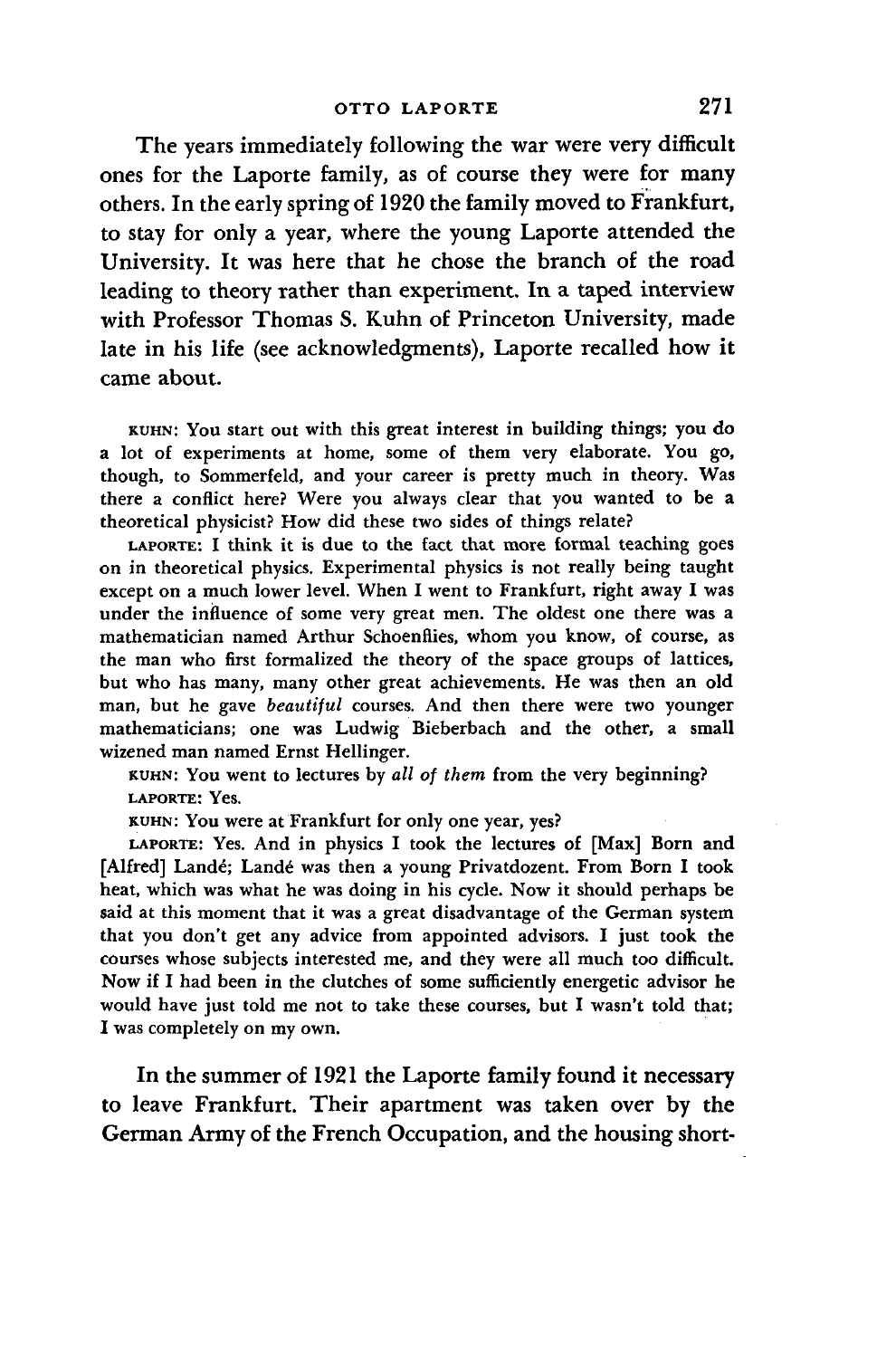age in Frankfurt became so acute that there was little chance of finding another place. The family moved to Munich. The choice of that city was greatly influenced by the facts that Arnold Sommerfeld was the professor of theoretical physics at the University of Munich and that he was establishing there one of the foremost centers of physics in Europe. Max Born had sent Sommerfeld a very enthusiastic recommendation regarding Laporte, and the young man found himself accepted and welcomed by the group of theorists who had been drawn there by the presence of Sommerfeld. He was given the initial task of talking at their seminar on a new paper by Albert Einstein and W. J. de Haas. The subject of the paper was new to Laporte, but he was helped by Wolfgang Pauli, who was Sommerfeld's personal assistant at that time. Other members of the group of young theorists were Werner Heisenberg, Gregor Wentzel, Karl Herzfeld, and Paul Ewald. This was a lively and very gifted company into which Laporte was plunged. His continuing acceptance by that group speaks well of the young Laporte's innate ability, since in point of fact his training had not really been extensive. Actually, when he arrived in Munich, he had never read Sommerfeld's famous book *Atombau und Spektrallinien,* which was the indispensable "bible" for most physicists of that era. This omission in Laporte's education was quickly repaired, however.

The central figure dominating and inspiring the group was, of course, Arnold Sommerfeld, and it is clear that Otto Laporte, who was then in his early twenties, acquired the clarity of expression and creativity which were to be his characteristics for the remainder of his life. In addition to attending Sommerfeld's lectures, Laporte had the opportunity for much personal contact with Sommerfeld, either at Sommerfeld's home or in the course of the long walks which they often took. These conversations included the classical subjects of hydrodynamics and electrodynamics as well as the developing field of quantum theory. Laporte's first independent research resulted in an article on the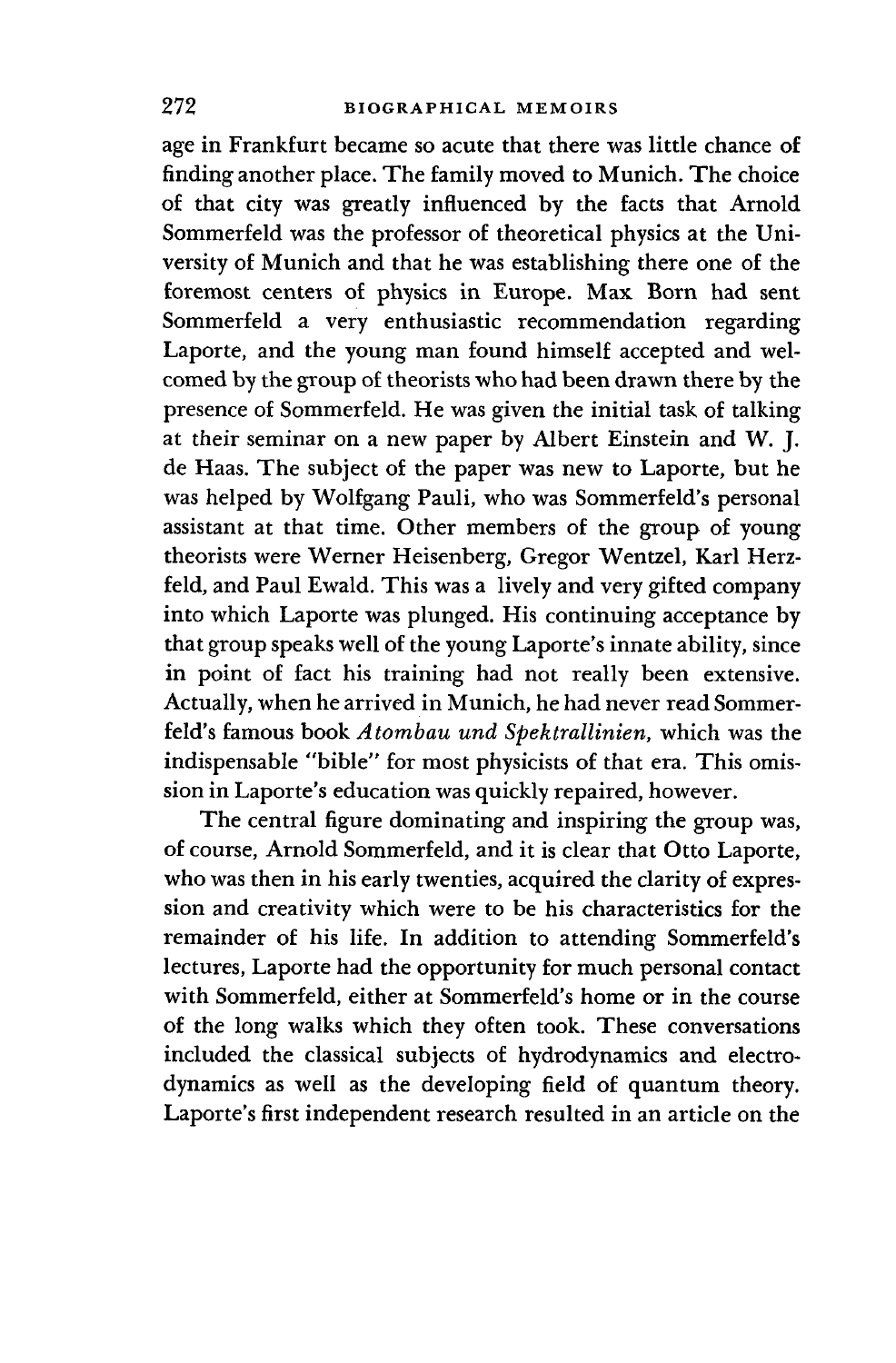diffraction of electromagnetic waves around a sphere, an article which was published in the *Annalen der Physik* in 1923, just a few months before his twenty-first birthday. In this paper Laporte discussed a set of solutions that are now known as creeping waves or Regge poles.

The old, prewave mechanics version of quantum theory was at the height of its success in the early and middle 1920s. It had served to correlate, and in that sense to explain, a great many experimental results. It was, however, inherently illogical, and there was a growing distrust of the old theory and a search for what was to become the present-day quantum theory. Among the directions that the search took were those of attempting to understand the more complex atomic spectra, to classify the spectral lines, and to find the energy levels. Typical spectra of this type were those of iron, vanadium, and chromium.

At about this time Sommerfeld spent time in the United States, mainly as a visiting professor at the University of Wisconsin. He also traveled to the important spectroscopic installations—for example, the one at Mount Wilson. When he returned to Munich, he brought with him new spectroscopic data in particular, data on the spectra of iron and vanadium. Laporte set about the task of unraveling and understanding these. His analysis of the vanadium spectrum was published in December of 1923, while that of the extremely complex iron spectrum appeared the following year. This latter research formed the basis of his dissertation for the doctoral degree, which was awarded in 1924. In the course of his successful investigations of these spectra, he discovered the fundamental principle known among spectroscopists as the "Laporte rule." This rule classified the atomic energy states into two types, which he had called odd and even states. He found that no radiative transitions occurred between unlike states. This was the first statement of the principle that was later to be known as the conservation of parity. The principle has assumed fundamental importance in elementary particle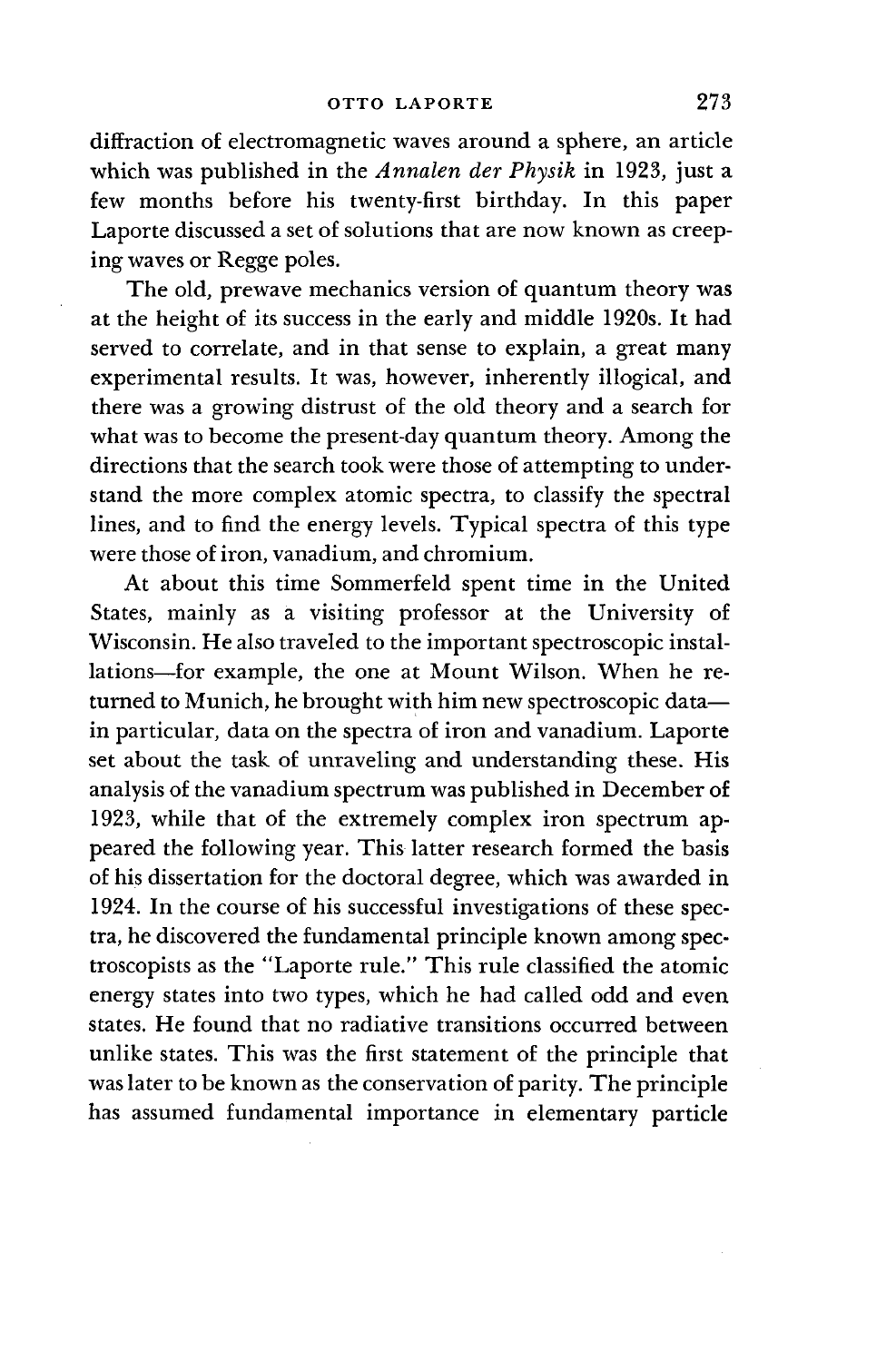theory, not only because of its almost universal validity, but also because of the great interest attached in recent years to certain exceptions.

The year 1924 was momentous for Otto Laporte in several respects. In addition to his completion of the analysis of the iron spectrum and the acceptance of his Ph.D. thesis, he was awarded one of the first of the International Education Board fellowships. These had been newly established by the Rockefeller Foundation for the purpose of allowing young post-doctoral scientists to continue their research anywhere in the world. Professor Sommerfeld had learned, while on his visit to the United States the year before, that these fellowships were about to be set up, and he highly recommended his student, Laporte, for one of them.

Laporte elected to spend the period of his fellowship, 1924- 1926, in Washington, D.C. at the National Bureau of Standards. He was drawn there by the excellence of their spectroscopic laboratory and in particular by the presence of the very able experimental spectroscopist William F. Meggers. The advantages of the association were mutual: Meggers and the other experimentalists had been anxious to hear firsthand reporting of the theoretical advances that were being made in Europe in the fields relating to spectroscopy. In response to this need, Laporte was instrumental in starting a regular weekly seminar. This grew rapidly to include many of the scientists of the Washington area, and it continued to meet throughout Laporte's stay at the Bureau. Among persons included were Gregory Breit, Merle Tuve, Paul D. Foote, F. L. Mohler, Arthur Ruark, and Harold Urey. Most notable in the seminar series was Laporte's interpretation of the first three papers of Schrodinger, which introduced the matrix method in quantum theory. These talks, Laporte recalled later, required a great deal of work on his part. That period was a yeasty one in the Washington area, and it was remembered so fondly by the seminar participants that they staged a reunion twenty-five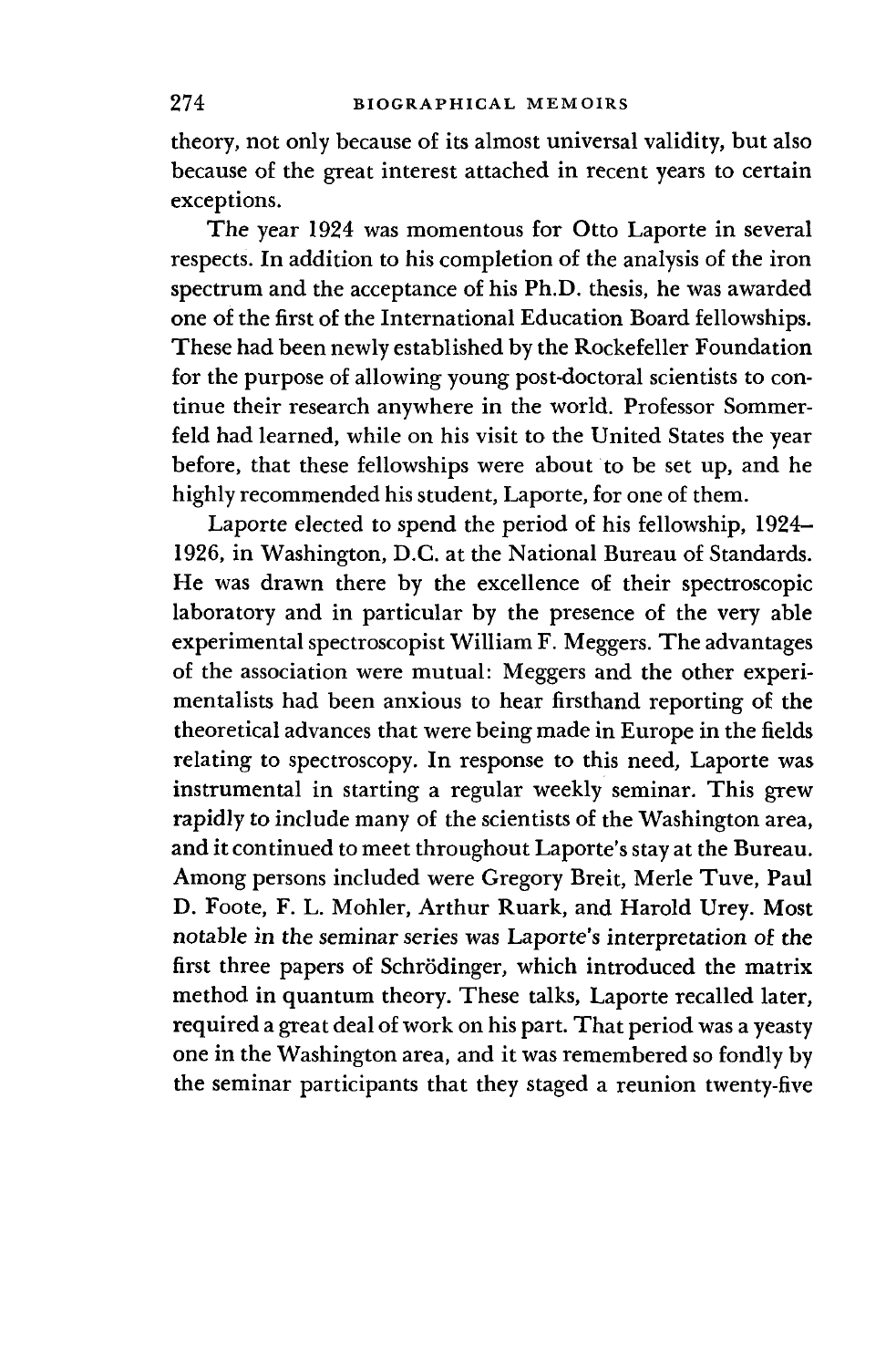years later. In Laporte's words, "We felt sheepish as well as reminiscent. We gave another colloquium."\*

The two years spent in Washington were formative ones as well as productive ones for Laporte. He published a number of spectroscopic researches. But perhaps a more important aspect for his future was his close association with experimentalists for the first time in his life. In spite of his early interest in experiments he had been entirely under the influence of theorists since the age of about eighteen. Here at the Bureau he became greatly impressed with the power of experiment, and this must have had much to do with the fact that he turned to experimental research in the last chapter of his career.

In the autumn of 1926 Laporte joined the staff of the Physics Department of the University of Michigan as an instructor. In the following year he became an assistant professor. By inviting Laporte, Professor Harrison M. Randall, the department chairman, wished to build up the field of theoretical physics at Michigan. He realized, however, that it would be necessary to create a nucleus of theorists if the venture was to be successful. Accordingly, in 1927 Laporte was joined by George E. Uhlenbeck, Samuel A. Goudsmit, and David M. Dennison, who remained his colleagues for many years.

In 1928 Laporte was invited to be a guest lecturer at the Imperial University in Kyoto, Japan. During the year he received an urgent request from Sommerfeld asking him to lecture in Munich during the period in which Sommerfeld was to be absent on a trip to America. Laporte was able to honor this request, although it meant cutting his visit to Japan somewhat short. It also meant that he had to make a nonstop journey of two weeks duration via the trans-Siberian railway in order to arrive in Munich on time, an adventure he did not soon forget.

\* From a taped interview; see Acknowledgments.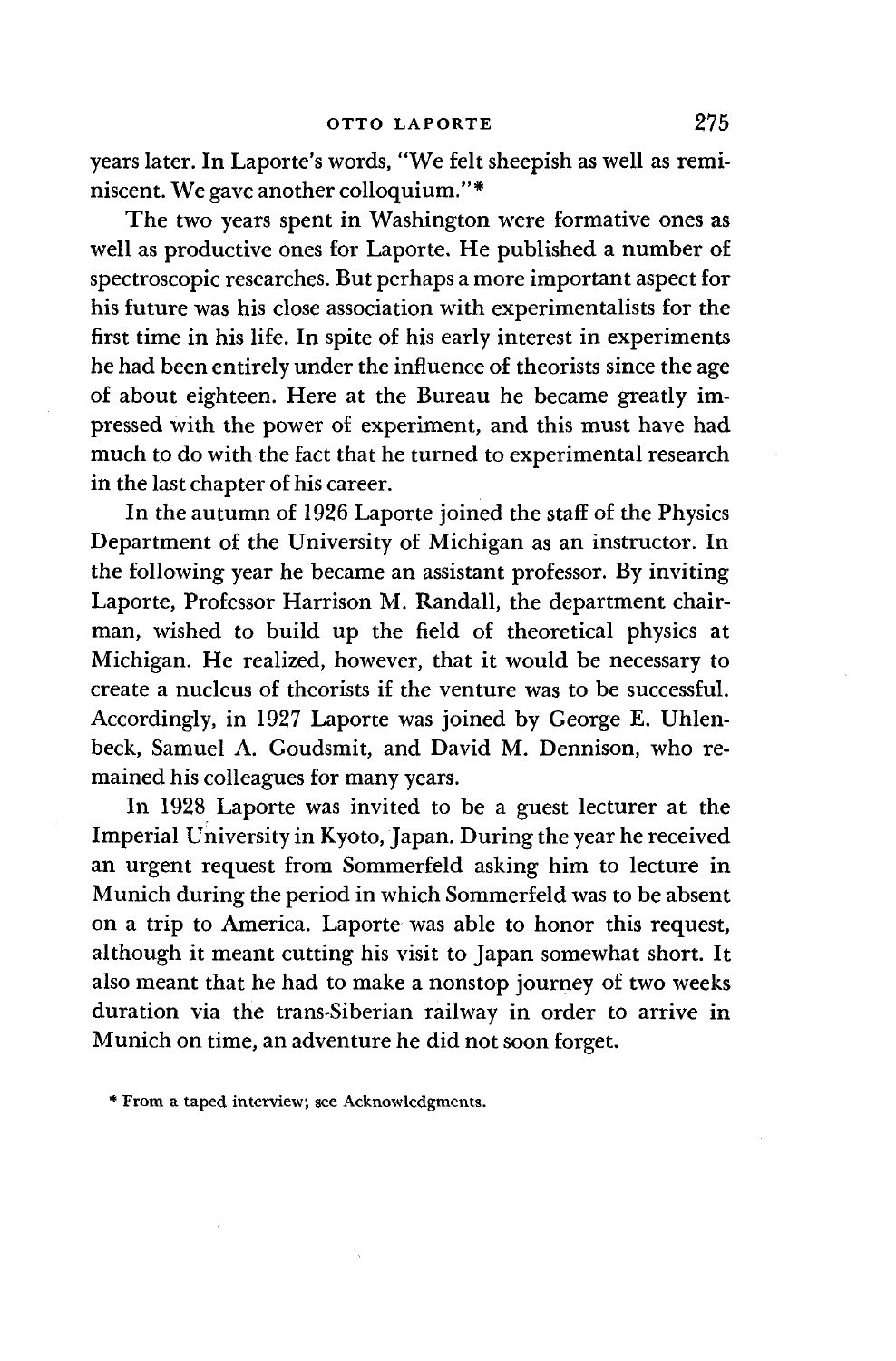His initial visit to Japan made a lifelong impression on Otto Laporte and led to his taking leaves of absence from the University of Michigan to lecture at the University of Tokyo in 1933 and again in 1937. During these periods he became proficient in the Japanese language and in the art and literature of Japan. He was truly an expert in the understanding and appreciation of Japanese poetry. While there, he submitted a haiku in a national competition and won recognition. In the interval between these visits, in 1935, Laporte became a naturalized United States citizen.

Otto Laporte's expertise in both the language and culture of Japan was to be of great value to this country from 1954 to 1955 and again from 1961 to 1963, when he served as scientific advisor to the American ambassador in Tokyo. The U.S. State Department cited Laporte for playing a key role in securing the landmark atomic energy agreement between the two countries. These were not the only occasions in which Laporte had served his adopted country with distinction. From 1949 to 1950 he was intelligence analyst for the U.S. Army of Occupation in Heidelberg, Germany.

A review of Laporte's bibliography shows that up until the early 1940s his principal researches continued to be centered in the field of spectroscopy, although a few of his publications related to various quantum mechanical problems, making use of his great knowledge of mathematics. In 1944 he began, in effect, a new career. He entered the field of fluid dynamics with a paper in which he found an exact solution to the problem of the lift of an airfoil of elliptical outline. Two years later he was presented with the unexpected opportunity to do experiments in fluid dynamics by means of a shock tube. Lincoln Smith, a member of the Michigan faculty, had somewhat earlier initiated work in this field and had assembled apparatus of an advanced design. Smith left the University in 1946, and Laporte took over the directorship of the project. This was a really new departure from his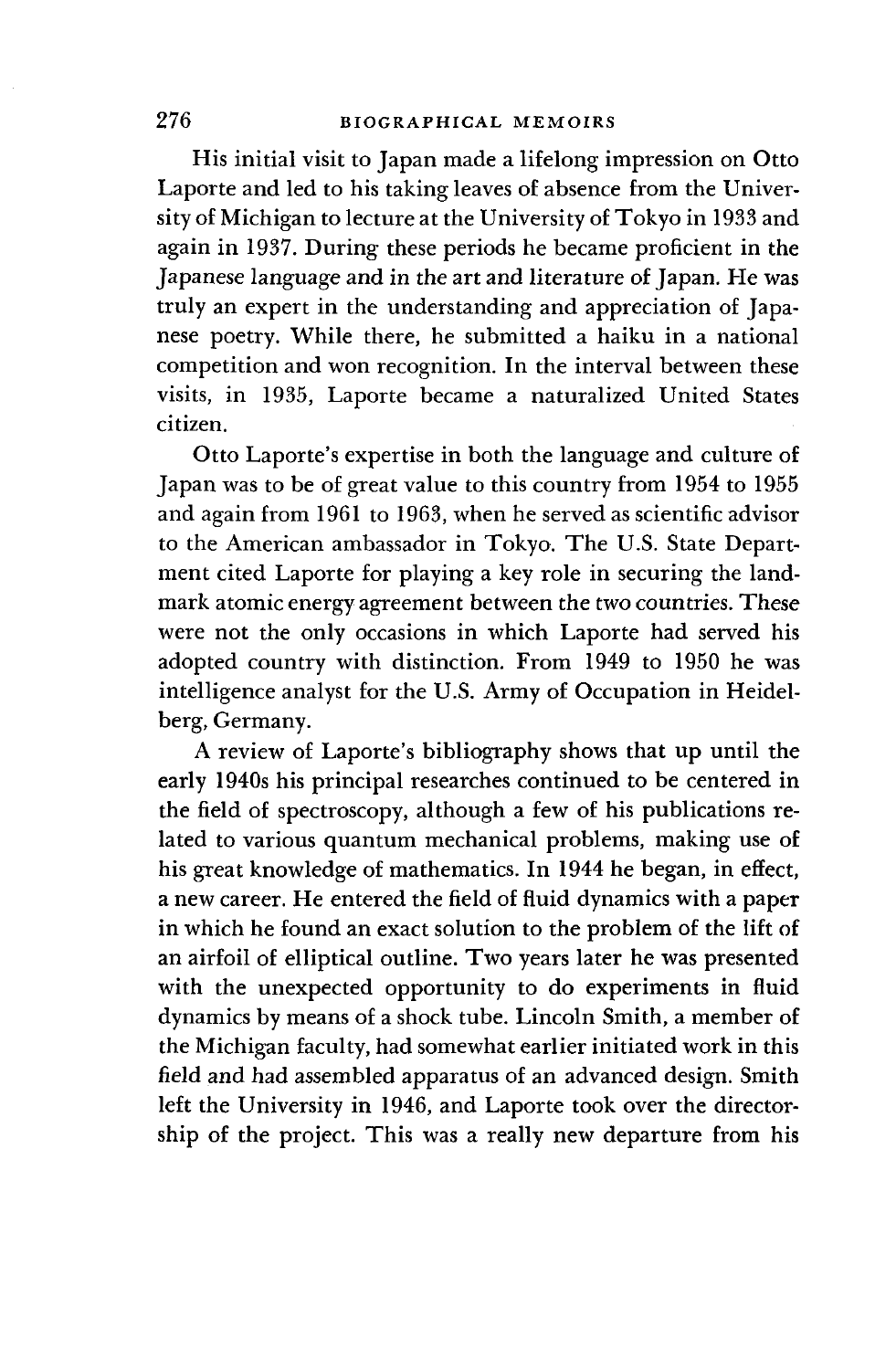earlier work, since it meant taking responsibility for an experimental project and directing the graduate students who had started their theses under Smith. He did exceedingly well at it, and many successful investigations resulted. These included the use of reflected shocks to produce such high local temperatures that spectroscopic phenomena which had hitherto been inaccessible could be studied. He continually had graduate students in the shock tube project. His last doctoral student, John Yoder (Ph.D., 1971), constructed a cryogenic tube and investigated shocks in low-temperature hydrogen gas. The resulting measurements clearly showed those quantum effects that arise from the existence of the two forms of hydrogen, ortho and para.

In some respects the final chapter of Laporte's scientific life, which we have called a new career, was not really new but rather the convergence of a number of the interests he had had for a long time. The success with which he directed the experimental part of the shock tube program perhaps harks back to his boyhood project of constructing an arc and a workable spark coil. His interest in the hydrodynamical problems associated with the shock phenomena was surely related to the early days in Munich, where many of the discussions were centered about hydrodynamics. For example, his friend Werner Heisenberg wrote his Ph.D. thesis in that field. And finally, of course, Laporte's long experience with spectroscopic problems allowed him to recognize the possibilities of using the shock tube for observing spectra under conditions that had not been accessible before.

Otto Laporte was one of the charter members of the American Physical Society's Division of Fluid Dynamics and served as its chairman in 1965. He exerted strong influence in directing the attention of physicists to an area of study that was to be, for many of them, new and highly rewarding. Soon after his death the Division of Fluid Dynamics established, in recognition not only of his scholarship but also of his early guidance of the organization, the Otto Laporte Memorial Lectureship, to be given annu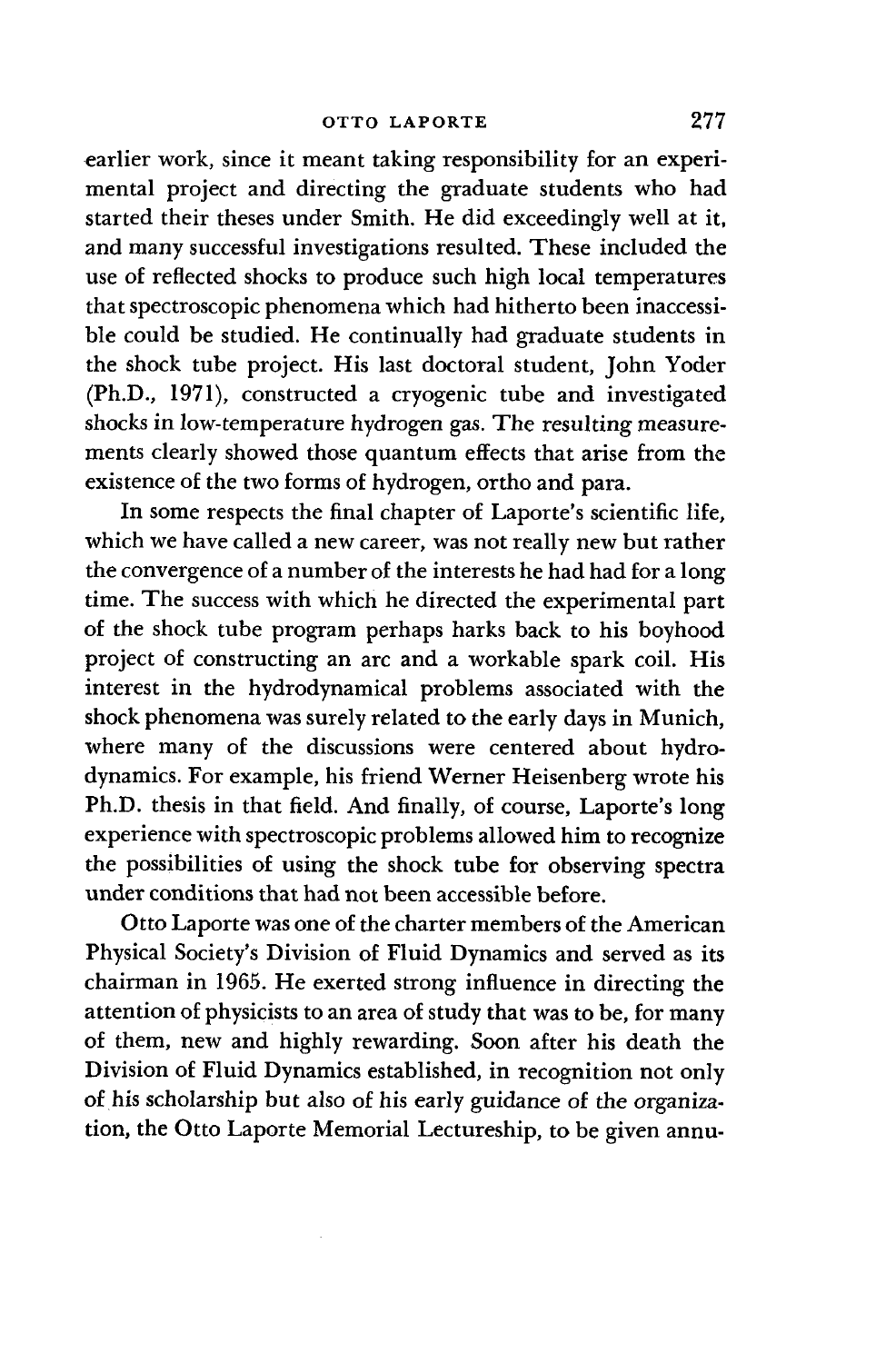ally. Richard G. Fowler gave the first of the lectures in 1972. Fowler has published a paper\* based on his lecture that is rich in detail on Laporte's contribution to the Division as well as on facets from the history of his career.

Special recognition should be made of Otto Laporte's graduate teaching. His early association with European lecturers in theoretical physics in an era when a certain elegant formality was practiced came through in Otto's teaching in a desirable way, but at the same time his lectures were not so structured that he could not pursue byways when it suited him to do so. What came through most strongly to the better students was his deep appreciation for the beauty of physics and of mathematical proofs. In the opinions of these select students the view of physics that they gained from him was of more future influence than the physics itself. Laporte's sense of mathematical discipline did much to maintain the "tone" of teaching in the whole graduate program, and his course was both a high point and a hurdle in each graduate student's career.

Almost by definition most people are amateurs in the areas of their hobbies or side interests. Not so with Otto Laporte. He had several hobbies, and he went into each with almost the intensity and erudition he gave to physics. His mastery of the Japanese language and knowledge of the culture that he gained during several years on assignments to Japan have been mentioned. He continued to cultivate these interests for the rest of his life; for example, he became an authority on netsuke, small carved figurines, of which he had a notable collection.

Otto Laporte was a horticulturist of much more than amateur standing, specializing in plants of the cactus and the euphorbia families and certain other succulents. His collection of these plants was extensive, particularly in respect to the euphorbias of the rare medusa form. He kept up correspondence with horticul-

\* *Phys. Today,* 26, no. 11 (1978):23-29.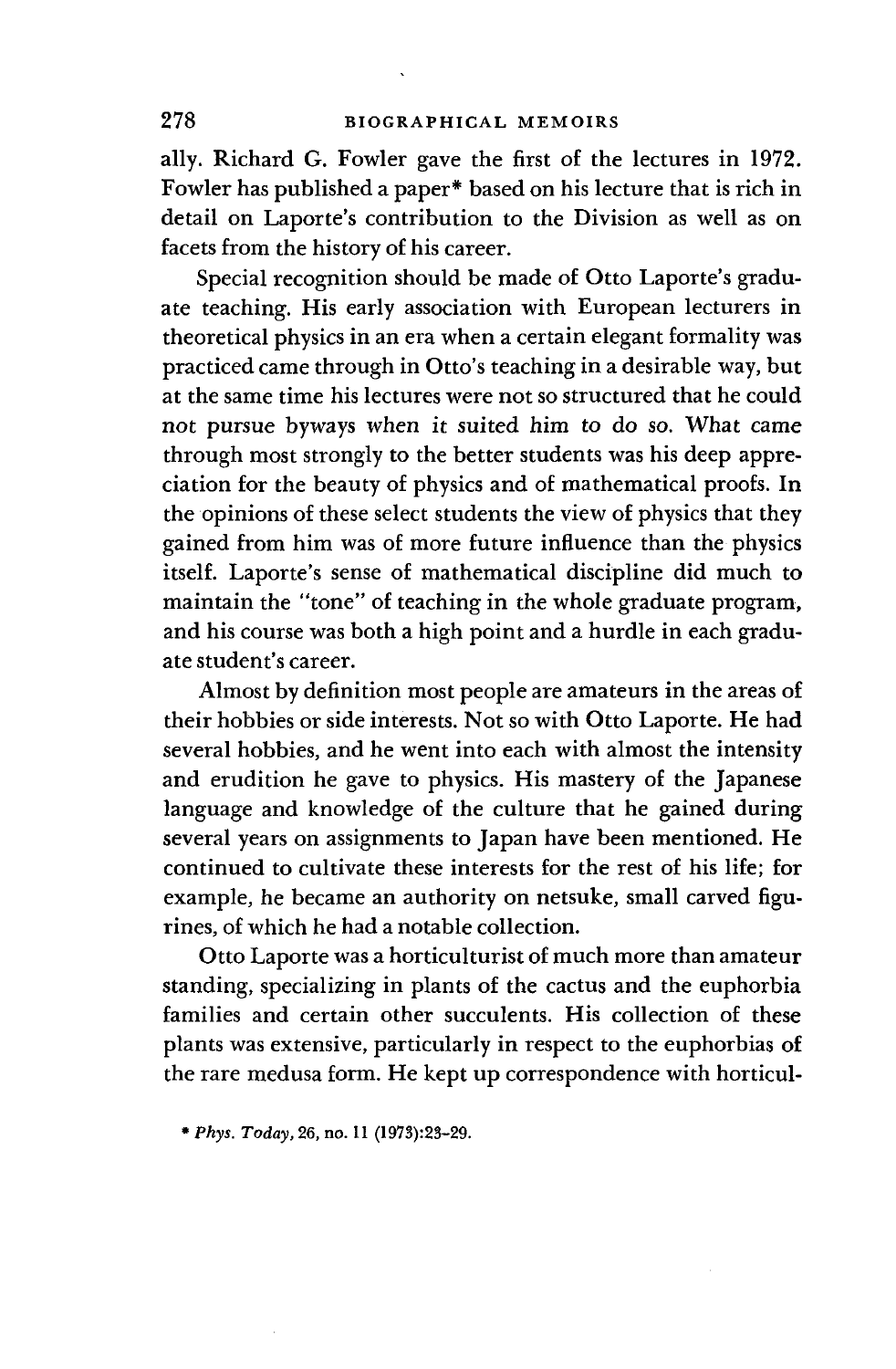turists in other parts of the world in his efforts to obtain unusual specimens. He published on euphorbias and cacti. One of the present writers (H.R.C.) once traveled with Laporte to New York to attend a physics meeting, where immediately upon arrival the two went to a botanical garden on Long Island. A botanist from South Africa was waiting there, by Laporte's prior arrangement, to talk about the Welwitschia plant, a plant that grows only in the Nambi Desert and in the south of Angola and that is estimated to live more than 2000 years. Laporte came away with some seeds as well as the information he sought. An everyday kind of incident was recalled by a former student: the student, while waiting for Laporte's class to begin, was gazing out of the window at a row of Lombardy poplars. Before he was aware of it, Laporte had come up behind him and was saying, "You know, all the Lombardy poplars in the world are one single tree—they propagate only by cuttings because they are males and the female is no longer extant."

Music was the third of Laporte's side interests. His own piano playing was passable but venturesome, and was indulged in for his own enjoyment. But his real expertise was in his wide knowledge of the literature of music and his wide acquaintance with professional musicians in this country and abroad. He was quite at home discussing the fine points of musical composition and performance with the best of experts.

Laporte was married to Eleanor Anders in 1933. She died in 1957. He remarried in 1959. His second wife, the former Adele Pond, and their three children, Claire, Irene, and Marianne, survive him.

Otto Laporte died March 28, 1971, a victim of cancer which progressed rather rapidly. His death came after his name had been slated for presentation for election to the National Academy of Sciences at the annual meeting in April of the same year. Taking an action it had never before taken, the Academy elected Otto Laporte to membership, posthumously.

 $\mathcal{C}^{(1)}$  .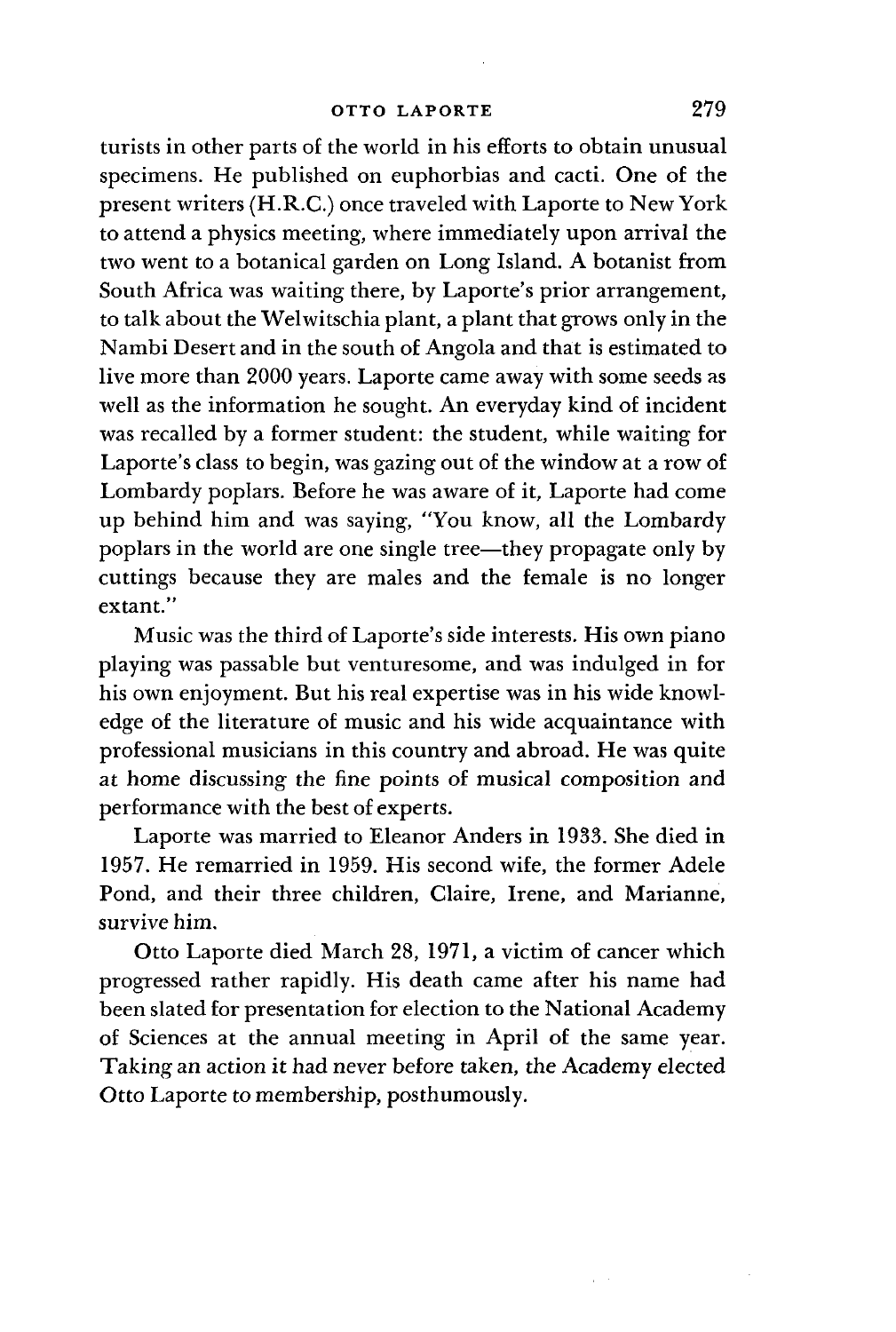## 280 BIOGRAPHICAL MEMOIRS

#### ACKNOWLEDGMENTS

THE AUTHORS WISH especially to thank the Center for History of Physics of the American Institute of Physics for the use of the transcript of a taped interview with Otto Laporte, which was conducted by Professor Thomas S. Kuhn of Princeton University, January 29-30, 1964, as part of the Sources for the History of Quantum Physics Project. Much of the information throughout the memoir was drawn from the transcript. The authors are also indebted to Professor Richard G. Fowler of the University of Oklahoma for important information received through private correspondence and to Professor George W. Ford and Professor Otto G. Graf of the University of Michigan for information and valuable advice.

## CHRONOLOGY

| Born July 23, Mainz, Germany. Parents: Wilhelm          |
|---------------------------------------------------------|
| Laporte and Anna Geyl. Sisters: Luise and Marianne      |
| (m. Roger Gillette).                                    |
| Analyzed iron and vanadium spectra. Enunciated          |
| Laporte rule.                                           |
| Ph.D., University of Munich, under Arnold Sommer-       |
| feld. Thesis: "Exact Treatment of Scattering of EM      |
| Waves by a Sphere."                                     |
| International Education Fellow; studied in Europe,      |
| Japan, and finally in the United States in the spectro- |
| scopy section of the National Bureau of Standards.      |
| Joined University of Michigan faculty as instructor in  |
| physics.                                                |
| Promoted to assistant professor.                        |
| On leave from University of Michigan; lectured at       |
| Kyoto Imperial University.                              |
| Married Eleanor Anders (d. 1957).                       |
| On leave from University of Michigan; lectured at       |
| Tokyo University.                                       |
| Became naturalized U.S. citizen.                        |
| On leave from University of Michigan; lectured at       |
| Tokyo University.                                       |
|                                                         |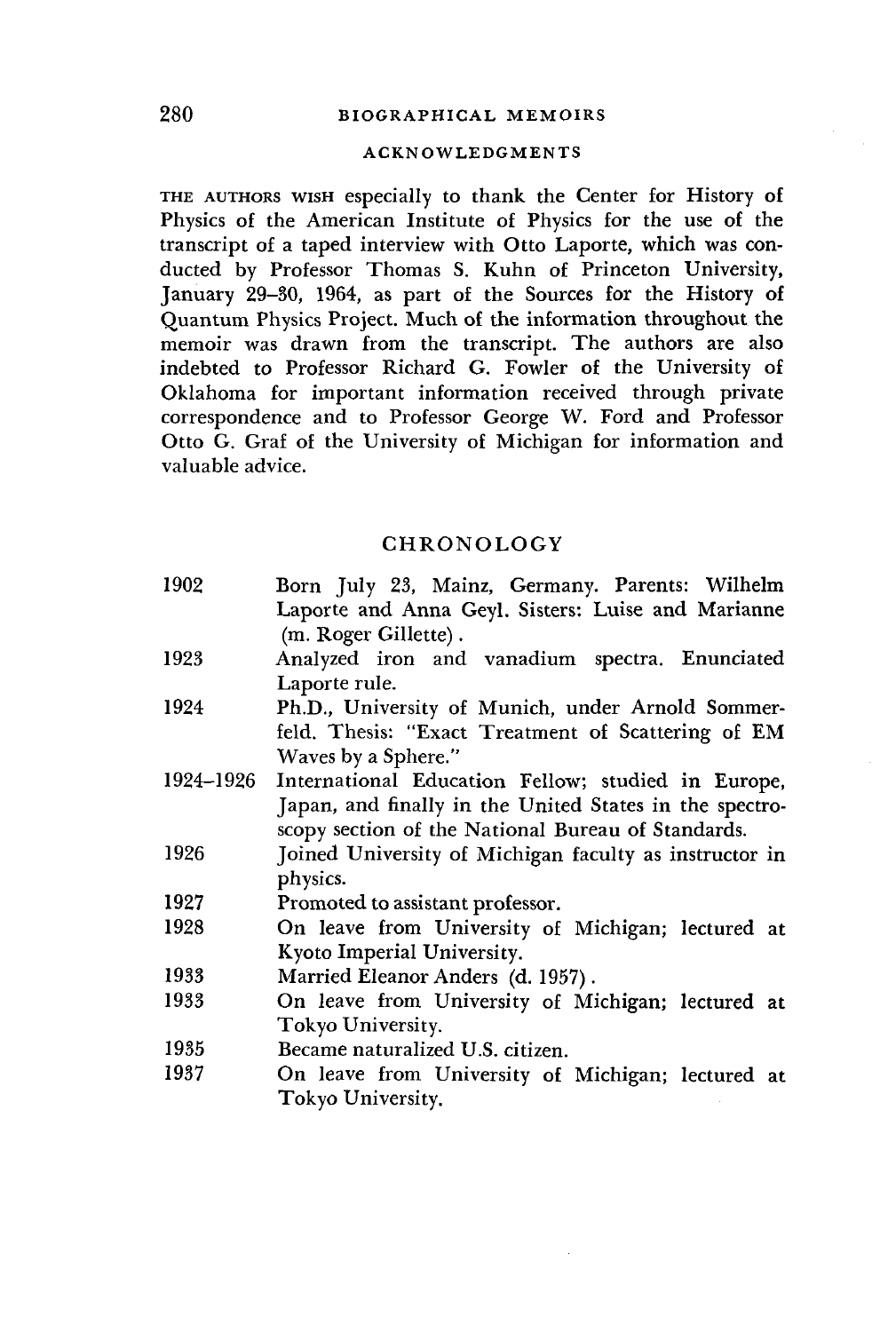- 1944 Changed field of activity from atomic spectroscopy to fluid mechanics.
- 1945 Promoted to full professor.
- 1946 Assumed charge of shock tube laboratory at University of Michigan.
- 1949-1950 Scientific Intelligence Analyst, U.S. Army of Occupation, Heidelberg.
- 1951 Initiated researches on reflected shock waves.
- 1954-1955 Served as scientific attache at American Embassy in Tokyo.
- 1956 Cited by U.S. State Department as instrumental in securing atomic energy agreement between the United States and Japan.
- 1959 Marriage (second), to Adele Pond.
- 1961-1963 Returned to Tokyo as scientific advisor to the U.S. ambassador.
- 1965 Chairman, Division of Fluid Dynamics, American Physical Society.
- 1968 Sabbatical leave in Munich.
- 1971 Died March 28, Ann Arbor, Michigan.
- 1971 Elected, posthumously, to the National Academy of Sciences.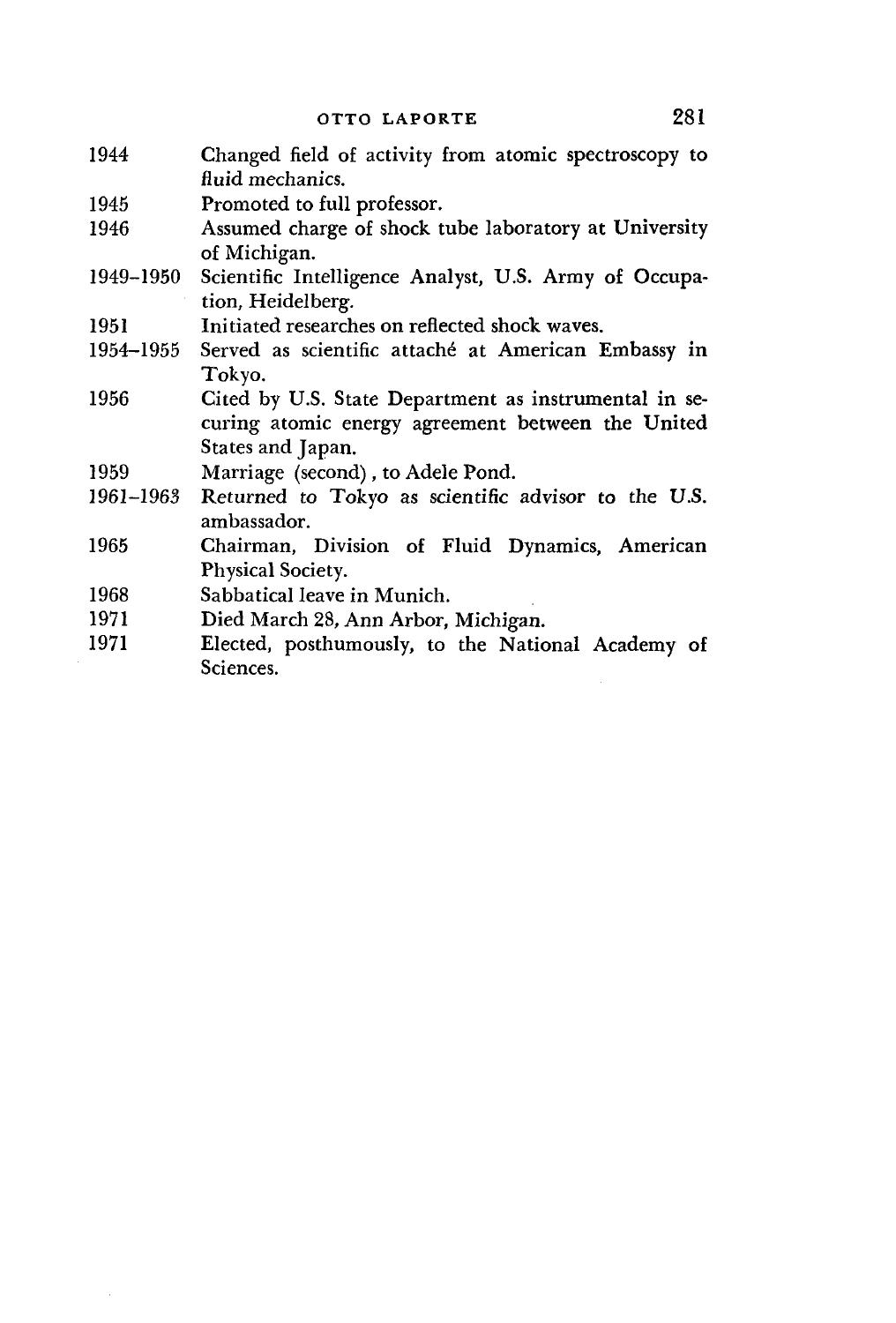#### BIBLIOGRAPHY

#### 1923

Propagation of electromagnetic waves. Ann. Physik, 70:595-616.

The arrangement of vanadium lines in multiplets. Phys. Zeits., 24:510-15.

#### 1924

The structure of the iron spectrum. Part I. Zeits. Physik, 23:135-75. The structure of the iron spectrum. Part II. Zeits. Physik, 26:1-22.

#### 1925

- With G. Wentzel and A. Lande. Dashed and displaced terms in spectra. Zeits. Physik, 31:335-38.
- With W. F. Meggers. Rules of spectral structure. J. Optical Soc. Amer. and Rev. Sci. Inst., 11:459-63.
- Primed terms in the spectra of the lighter elements. Washington Academy of Sciences Journal, 15:409-13.

#### 1926

- With C. C. Keiss. Displaced series in the spectrum of chromium. Science, 63:234-36.
- Series and ionisation potentials in the iron spectrum. Proc. Nat. Acad. Sci. U.S.A., 12:496-503.
- Fundamental terms of spectra of first and second periods. Zeits. Physik, 39:123-29.
- Absorption spectra of the palladium and platinum group. Phys. Rev., 28:642-64.
- With A. Sommerfeld. The spectroscopic significance of the magneton numbers in the iron group. Zeits. Physik, 40:333-43.

#### 1927

With J. R. Lang. Second spark spectrum of zinc, Zn III. Phys. Rev., 30:378-86.

Screening constants from optical data. Phys. Rev., 29:650-54.

#### 1928

Interpretation of paramagnetism in the iron group. Zeits. Physik, 47:761-69.

With J. E. Mack and R. J. Lang. Application of the x-ray laws to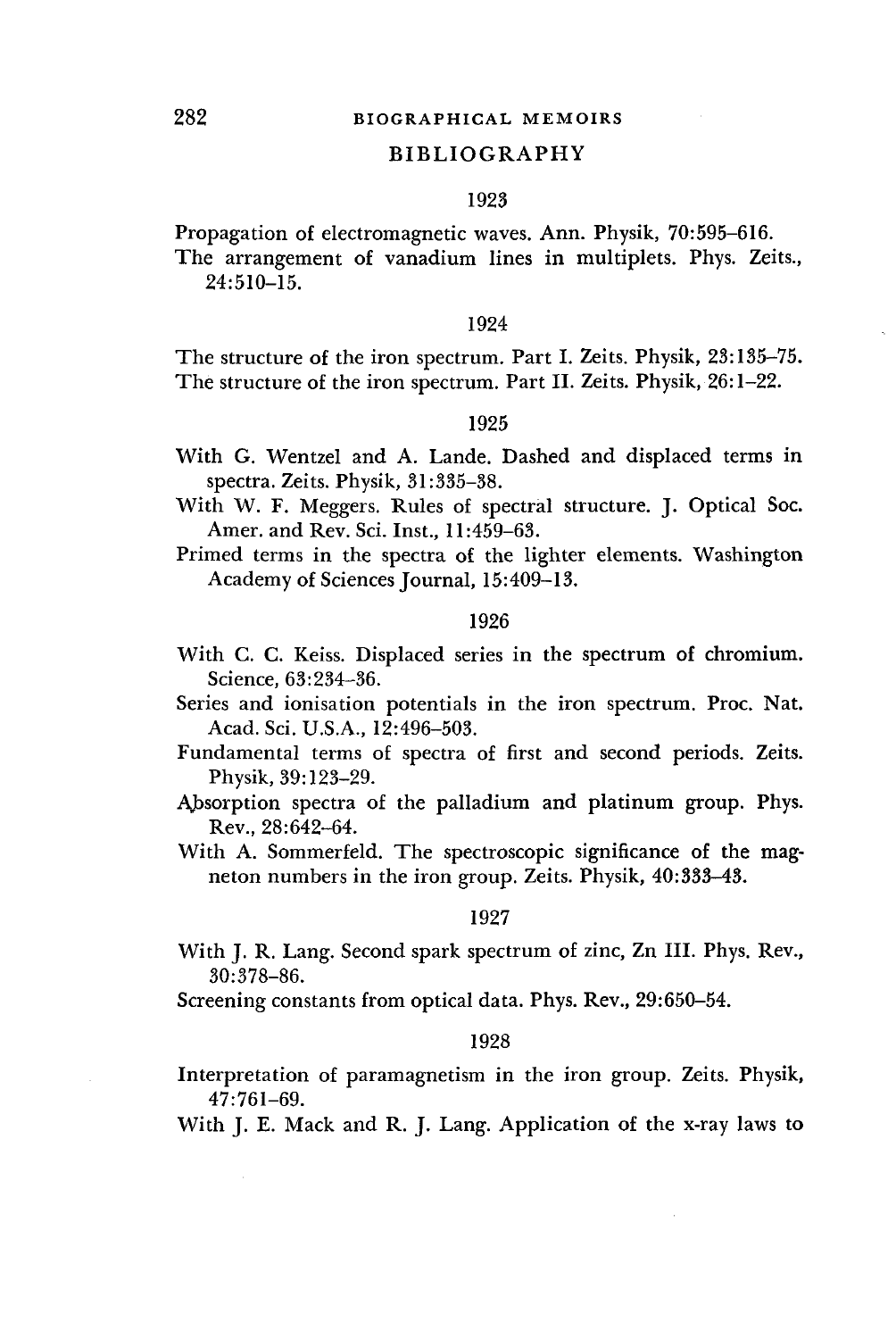### OTTO LAPORTE 283

optical spectra of higher rank and the classification of Ga IV and Ge V. Phys. Rev., 31:748-72.

#### 1930

With D. R. Inglis. Resonance separations in configurations of type p B s and d»s. Phys. Rev., 35:1337-41.

#### 1931

With G. E. Uhlenbeck. Application of spinor analysis to the Maxwell and Dirac equations. Phys. Rev., 37:1380-97.

#### 1932

First spark spectrum of caesium (Cs II). Phys. Rev., 39:458-66. First spark spectrum of rubidium (Rb II). Phys. Rev., 38:843-53. Approximation of geometric optics as applied to a Dirac electron moving in a magnetic field. Phys. Rev., 42:340-47.

#### 1933

Kowalewski's top in quantum mechanics. Phys. Rev., 43:548-51.

#### 1937

Absorption coefficients for thermal neutrons. Phys. Rev., 52:72-74.

#### 1938

Elastic scattering of Yukawa particles. Part I. Phys. Rev., 54:905-12.

#### 1942

Term formulae for the configuration d<sup>5</sup>. Phys. Rev., 61:302-4. Degeneracies among terms of a configuration of equivalent electrons. Phys. Rev., 61:305-8.

#### 1943

With J. E. Mack. The spectrum of neutral tungsten, W I. Phys. Rev., 63:246-97.

#### 1946

Rigorous solutions for the spanwise lift distribution of a certain class of airfoils. Quart. Appl. Math., 2:232-50.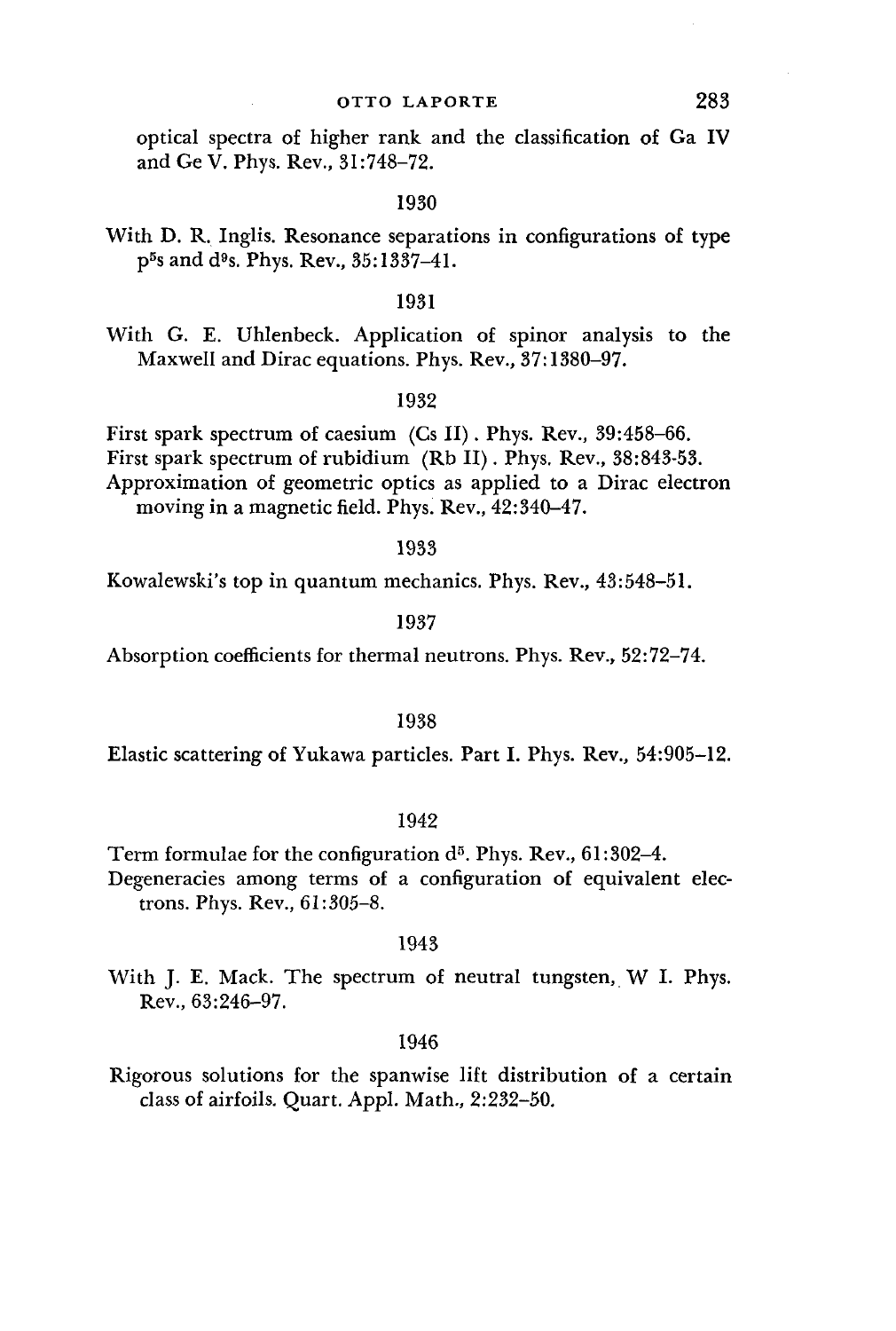### 1948

Polyhedral harmonics. Zeits. Naturforsch., 3a:447.

#### 1953

With R. N. Hollyer, Jr., A. C. Hunting, and E. B. Turner. Luminosity generated by shock waves. Nature, 171:395.

#### 1958

- With W. R. Johnson. Interaction of cylindrical sound waves with a stationary shock wave. Phys. Fluids, 1:82.
- With J. Meixner. The Kirchhoff-Young theory of the diffraction of electromagnetic waves. Zeits. Physik, 153:129.

#### 1964

With T. S. Chang. Reflection of strong blast waves. Phys. Fluids, 7:1225.

#### 1965

Sir William Rowan Hamilton. Michigan Quarterly Review, 4:254.

#### 1966

With R. G. Fowler. Resistance of a plasma slab between juxtaposed disk electrodes. Phys. Rev., 148:170.

#### 1967

With R. G. Fowler. Weber's mixed boundary-value problem in electrodynamics. J. Math. Phys., 8:518.

#### 1969

Spectroscopy by means of shock waves. In: *Proceedings of the Arnold Sommerfeld Centennial Memorial Meeting and of the International Symposium on the Physics of One- and Two-Electron Atoms, Munich, September 1968.* Amsterdam: North Holland Press.

#### 1970

On Kepler ellipses starting from a point in space. Amer. J. Phys., 38:837.